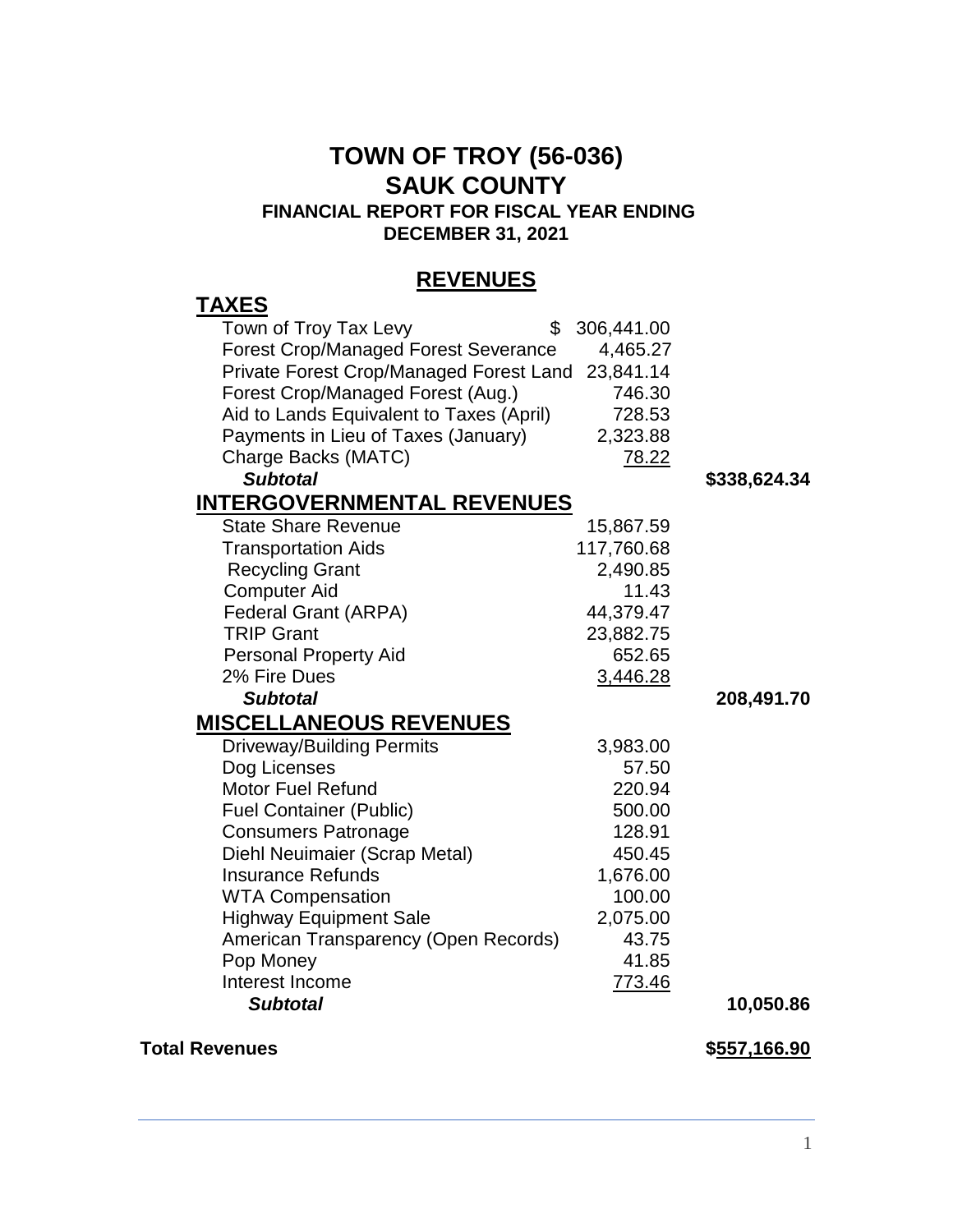# **DISBURSEMENTS (Town)**

| <b>TOWN BOARD</b>          |             |             |
|----------------------------|-------------|-------------|
| Board Salaries, Per Diem   | \$10,030.00 |             |
| <b>FICA/Medicare</b>       | 765.01      |             |
| <b>Board Expenses</b>      | 391.43      |             |
| Meetings/Seminars          | 3,205.00    |             |
| Membership/Dues            | 892.69      |             |
| Printing/Publications      | 146.56      |             |
| Computer/Internet          | 2,477.01    |             |
| W.T.A. Convention          | 480.00      |             |
| <b>Subtotal</b>            |             | \$18,387.70 |
| <b>CLERK</b>               |             |             |
| Salary                     | 18,750.00   |             |
| <b>FICA/Medicare</b>       | 1,434.38    |             |
| Supplies/ Mileage          | 2,165.69    |             |
| <b>Subtotal</b>            |             | 22,350.07   |
| <b>ELECTIONS</b>           |             |             |
| <b>Salaries</b>            | 2,060.00    |             |
| Mileage/Publications       | 521.51      |             |
| Ballots, SVRS, Supplies    | 3,659.41    |             |
| <b>Subtotal</b>            |             | 6,240.92    |
| <b>TREASURER</b>           |             |             |
| Salary                     | 9,750.00    |             |
| FICA/Medicare              | 745.88      |             |
| Supplies, Mileage, Postage | 3,431.43    |             |
| <b>Tax Refunds</b>         | 2,243.57    |             |
| Dog Licenses               | 57.50       |             |
| <b>Subtotal</b>            |             | 16,328.38   |
|                            |             |             |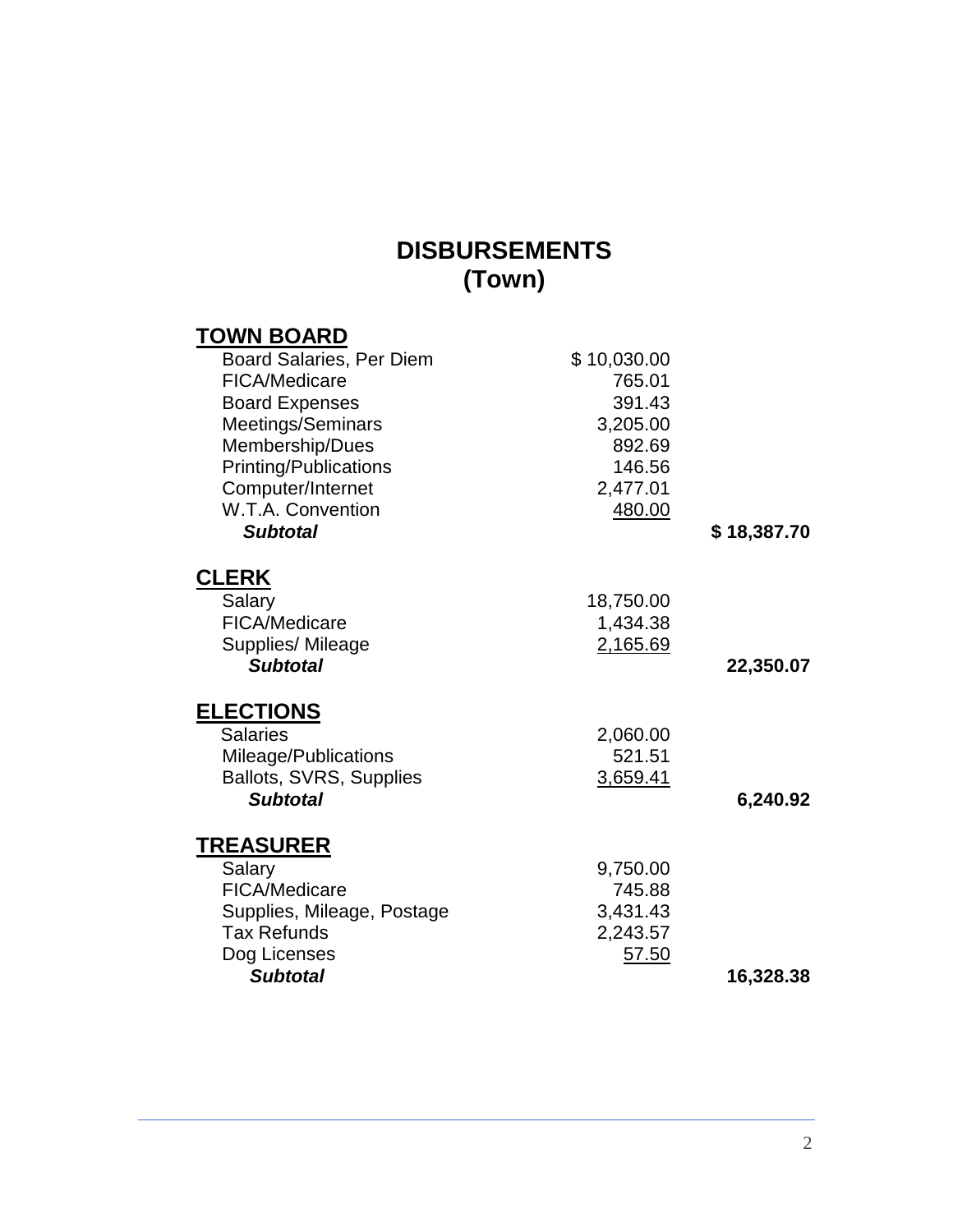| <b>ASSESSMENT</b>                     |           |           |
|---------------------------------------|-----------|-----------|
| <b>Associated Appraisal/WDOR</b>      | 4,956.85  |           |
| <b>Board of Review</b>                | 379.04    |           |
| <b>Subtotal</b>                       |           | 5,335.89  |
| <b>PLAN COMMISSION</b>                |           |           |
| Meetings                              | 900.00    |           |
| <b>Salaries</b>                       | 1,500.00  |           |
| FICA/Medicare                         | 114.76    |           |
| <b>Subtotal</b>                       |           | 2,514.76  |
| <b>TOWN HALL</b>                      |           |           |
| <b>Utilities</b>                      | 789.84    |           |
| <b>Miscellaneous Expenses</b>         | 83.00     |           |
| Maintenance                           | 181.79    |           |
| <b>Subtotal</b>                       |           | 1,054.63  |
| <b>INSURANCE</b>                      |           |           |
| <b>Business Owners</b>                | 5,943.00  |           |
| <b>Workman's Compensation</b>         | 3,538.00  |           |
| <b>Subtotal</b>                       |           | 9,481.00  |
| <b>PROFESSIONAL/LEGAL</b>             |           |           |
| <b>General Engineering Company</b>    | 3,585.00  |           |
| <b>MASA</b>                           | 462.41    |           |
| Cross, Jenks, Mercer & Maffei         | 742.00    |           |
| <b>Subtotal</b>                       |           | 4,789.41  |
| <b>MISCELLANEOUS</b>                  |           |           |
| <b>Business Tax</b>                   | 10.00     |           |
| <b>Mailing Fees for Water Testing</b> | 250.00    |           |
| Food for WTA District Meeting         | 137.17    |           |
| <b>Holiday Bonus</b>                  | 300.00    |           |
| <b>Subtotal</b>                       |           | 697.17    |
| <b>PUBLIC SAFETY</b>                  |           |           |
| <b>Sauk Fire District</b>             | 10,397.62 |           |
| <b>Plain Fire District</b>            | 51,179.91 |           |
| 2% Fire Dues                          | 3,446.28  |           |
| <b>Sauk Ambulance</b>                 | 2,837.84  |           |
| <b>Subtotal</b>                       |           | 67,861.65 |
| <b>RECYCLING</b>                      |           |           |
| Tim's Trucking/Peterson Sanitation    | 18,439.50 |           |
| <b>Publications</b>                   | 68.17     |           |
| <b>Subtotal</b>                       |           | 18,507.67 |
|                                       |           |           |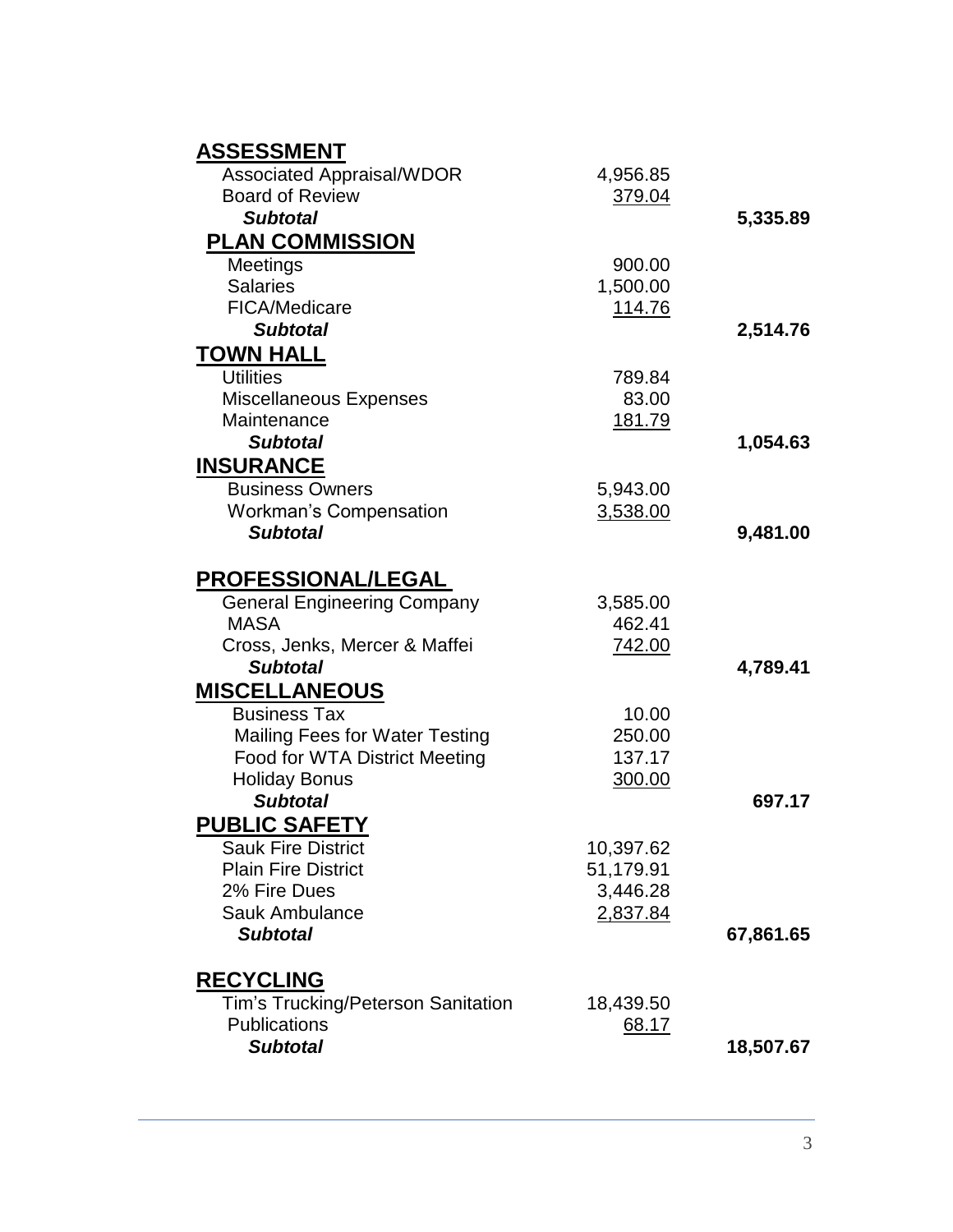# **(Highway)**

# **TOWN ROAD MAINTENANCE**

|              | 43,977.50 | <b>Salaries</b>                     |
|--------------|-----------|-------------------------------------|
|              | 3,364.29  | <b>FICA/Medicare</b>                |
|              | 331.64    | <b>Patrolman Expenses</b>           |
|              | 2,430.00  | Workshops/Meetings                  |
|              | 1,643.98  | <b>Supplies</b>                     |
|              | 769.00    | Signs/Posts                         |
|              | 275.00    | <b>Dispatch</b>                     |
|              | 2,998.92  | Sand & Salt                         |
|              | 6,251.99  | Equipment Fuel, Oil                 |
|              | 2,610.34  | Blacktop/Cold Mix (Hwy. Repairs)    |
|              | 150.00    | <b>Drug Testing Program</b>         |
|              | 1,866.44  | <b>Machine Hire</b>                 |
|              | 5,300.00  | <b>Machine Rental/Lease</b>         |
|              | 169.50    | Fees/Permits                        |
|              | 13,741.84 | <b>Equipment Repairs/Inspection</b> |
|              | 352.91    | <b>Miscellaneous Expenses</b>       |
|              | 815.28    | Lime Rock                           |
|              | 1,469.29  | <b>Street Lighting</b>              |
| 88,517.92    |           | <b>Subtotal</b>                     |
|              |           | <b>TOWN GARAGE</b>                  |
|              | 3,080.64  | <b>Utilities</b>                    |
|              | 518.20    | Miscellaneous Expenses              |
| 3,598.84     |           | <b>Subtotal</b>                     |
|              |           | <b>CAPITAL OUTLAY</b>               |
|              | 41,994.50 | <b>Burke Truck &amp; Equipment</b>  |
|              | 14,350.00 | McFarlane's (Landpride Mower)       |
| 56,344.50    |           | <b>Subtotal</b>                     |
|              |           | <b>HIGHWAY CONSTRUCTION (MAJOR)</b> |
|              | 54,794.49 | <b>Scott Construction</b>           |
|              | 4,247.25  | A-1 Excavating                      |
| 59,041.74    |           | <b>Subtotal</b>                     |
|              |           |                                     |
| \$381,052.25 |           | <b>Total Expenditures</b>           |
|              |           |                                     |